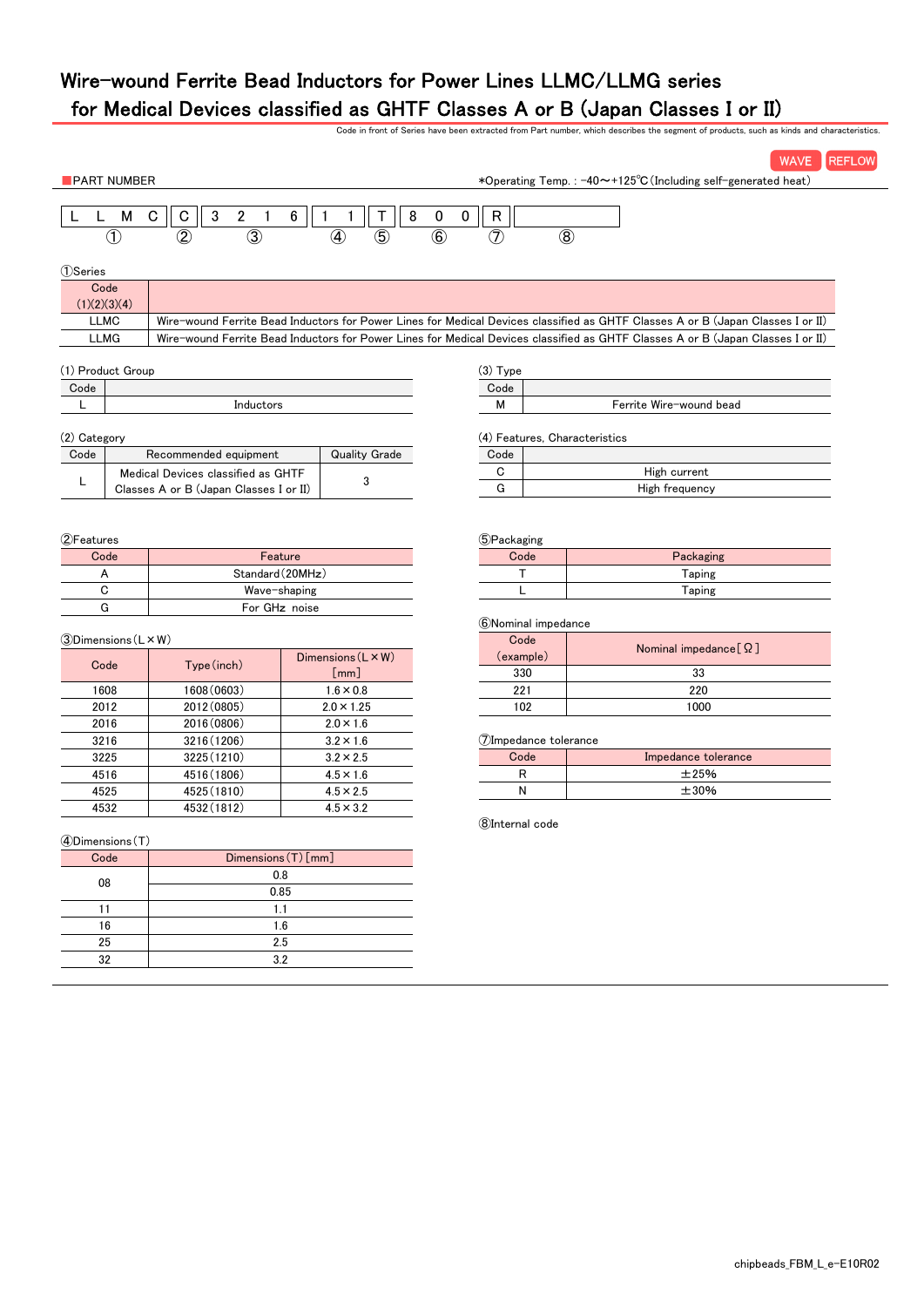#### ■ Limited Application

#### 1. Equipment Intended for Use

The products listed in this catalog are intended for general-purpose and standard use in general electronic equipment for consumer (e.g., AV equipment, OA equipment, home electric appliances, office equipment, information and communication equipment including, without limitation, mobile phone, and PC) and other equipment specified in this catalog or the individual product specification sheets, or the equipment approved separately by TAIYO YUDEN.

TAIYO YUDEN has the product series intended for use in the following equipment. Therefore, when using our products for these equipment, please check available applications specified in this catalog or the individual product specification sheets and use the corresponding products.

|             | <b>Product Series</b>                                                        |   |                             |
|-------------|------------------------------------------------------------------------------|---|-----------------------------|
| Application | Category<br>Equipment <sup>*1</sup><br>(Part Number Code <sup>*2</sup> )     |   | Quality Grade <sup>*3</sup> |
| Automotive  | Automotive Electronic Equipment<br>(POWERTRAIN, SAFETY)                      | A |                             |
|             | Automotive Electronic Equipment<br>(BODY & CHASSIS, INFOTAINMENT)            | C | 2                           |
| Industrial  | Telecommunications Infrastructure and<br><b>Industrial Equipment</b>         | B | 2                           |
| Medical     | Medical Devices classified as GHTF Class C<br>(Japan Class III)              | M | 2                           |
|             | Medical Devices classified as GHTF Classes A or B<br>(Japan Classes I or II) |   | 3                           |
| Consumer    | General Electronic Equipment                                                 | S | 3                           |

\*Notes: 1. Based on the general specifications required for electronic components for such equipment, which are recognized by TAIYO YUDEN,<br>the use of each product series for the equipment is recommended. Please be sure to

please check the explanatory materials regarding the part numbering system of each of our products.<br>3. Each product series is assigned a "Quality Grade" from 1 to 3 in order of higher quality. Please do not incorporate a p

equipment with a higher Quality Grade than the Quality Grade of such product without the prior written consent of TAIYO YUDEN.

#### 2. Equipment Requiring Inquiry

Please be sure to contact TAIYO YUDEN for further information before using the products listed in this catalog for the following equipment (excluding intended equipment as specified in this catalog or the individual product specification sheets) which may cause loss of human life, bodily injury, serious property damage and/or serious public impact due to a failure or defect of the products and/or malfunction attributed thereto.

(1) Transportation equipment (automotive powertrain control system, train control system, and ship control system, etc.)

(2) Traffic signal equipment

- (3) Disaster prevention equipment, crime prevention equipment
- (4) Medical devices classified as GHTF Class C (Japan Class III)
- (5) Highly public information network equipment, data-processing equipment (telephone exchange, and base station, etc.)

(6) Any other equipment requiring high levels of quality and/or reliability equal to the equipment listed above

#### 3. Equipment Prohibited for Use

Please do not incorporate our products into the following equipment requiring extremely high levels of safety and/or reliability. (1) Aerospace equipment (artificial satellite, rocket, etc.)

(2) Aviation equipment \*1

(3) Medical devices classified as GHTF Class D (Japan Class IV), implantable medical devices  $*2$ 

- (4) Power generation control equipment (nuclear power, hydroelectric power, thermal power plant control system, etc.)
- (5) Undersea equipment (submarine repeating equipment, etc.)
- (6) Military equipment

(7) Any other equipment requiring extremely high levels of safety and/or reliability equal to the equipment listed above

- \*Notes: 1. There is a possibility that our products can be used only for aviation equipment that does not directly affect the safe operation of aircraft (e.g., in-flight entertainment, cabin light, electric seat, cooking e
	- <sup>2</sup>. Implantable medical devices contain not only internal unit which is implanted in a body, but also external unit which is connected to the internal unit.

#### 4. Limitation of Liability

Please note that unless you obtain prior written consent of TAIYO YUDEN, TAIYO YUDEN shall not be in any way responsible for any damages incurred by you or third parties arising from use of the products listed in this catalog for any equipment that is not intended for use by TAIYO YUDEN, or any equipment requiring inquiry to TAIYO YUDEN or prohibited for use by TAIYO YUDEN as described above.